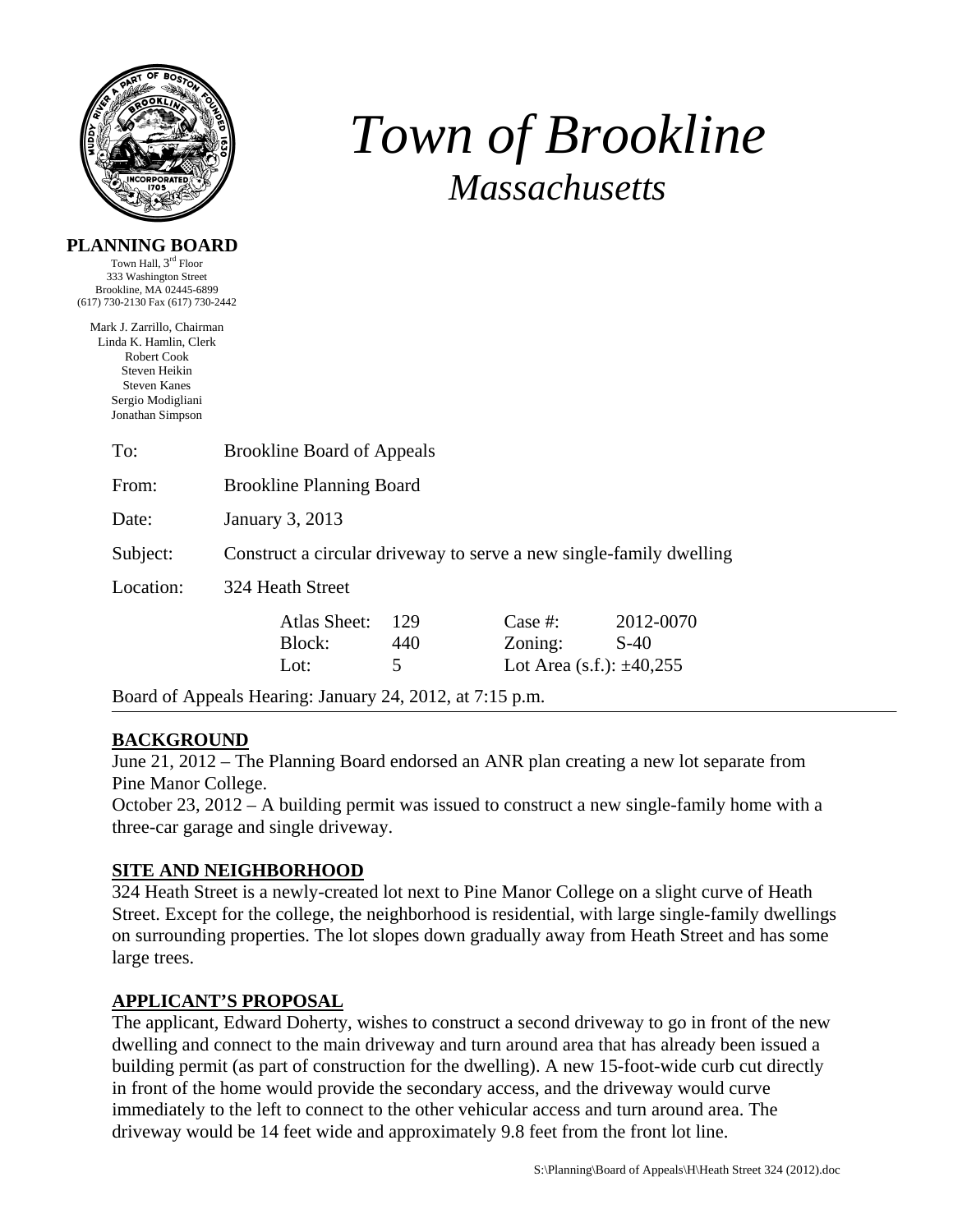#### **FINDINGS**

**Section 5.43** – Exceptions to Yard and Setback Regulations

**Section 5.50** – Front Yard Requirements

**Section 6.04.5.c.1** – Design of All Off-Street Parking Facilities: The surfaced area of a parking lot and all entrance/exit drives shall be set back from the front lot line the distance specified for building front yard setback.

| <b>Dimensional Requirements</b> | <b>Required</b> |     | <b>Existing Proposed</b> | <b>Relief</b>   |
|---------------------------------|-----------------|-----|--------------------------|-----------------|
| <b>Front Yard Setback --</b>    | 30 feet         | n/a | 9.86 feet                | Special Permit* |
| <b>Driveway</b>                 |                 |     |                          |                 |

\* Under *Section 5.43*, the Board of Appeals may waive yard and setback requirements if a counterbalancing amenity is provided.

## **PLANNING BOARD COMMENTS**

The Planning Board does not oppose the proposed circular driveway, although a larger setback would have been preferable. Due to the location of the house and the narrowness of the lot, this was not possible. The driveway surface will be constructed with granite and concrete unit paving, which is more attractive than plain bituminous concrete, and new landscaping will screen it from Heath Street.

## **Therefore, the Planning Board recommends approval of the proposed site plan by D & A Survey Associates dated 9/5/12, and the proposed landscape plans by Blair Hines Design Associates dated 10/31/12 subject to the following conditions:**

- 1. Prior to the issuance of a building permit, the applicant shall submit a final site plan, indicating all dimensions, vehicular areas and materials, and pavers used for the circular driveway, subject to the review and approval of the Assistant Director of Regulatory Planning.
- 2. Prior to the issuance of a building permit, the applicant shall submit a final landscape plan, indicating all counterbalancing amenities, subject to the review and approval of the Assistant Director of Regulatory Planning.
- 3. No permanent parking be allowed within the front yard setback.
- 4. Prior to the issuance of a building permit, the applicant shall submit to the Building Commissioner for review and approval for conformance to the Board of Appeals decision: 1) a final site plan stamped and signed by a registered engineer or land surveyor; and 2) evidence that the Board of Appeals decision has been recorded at the Registry of Deeds.

*Lkch/pss*